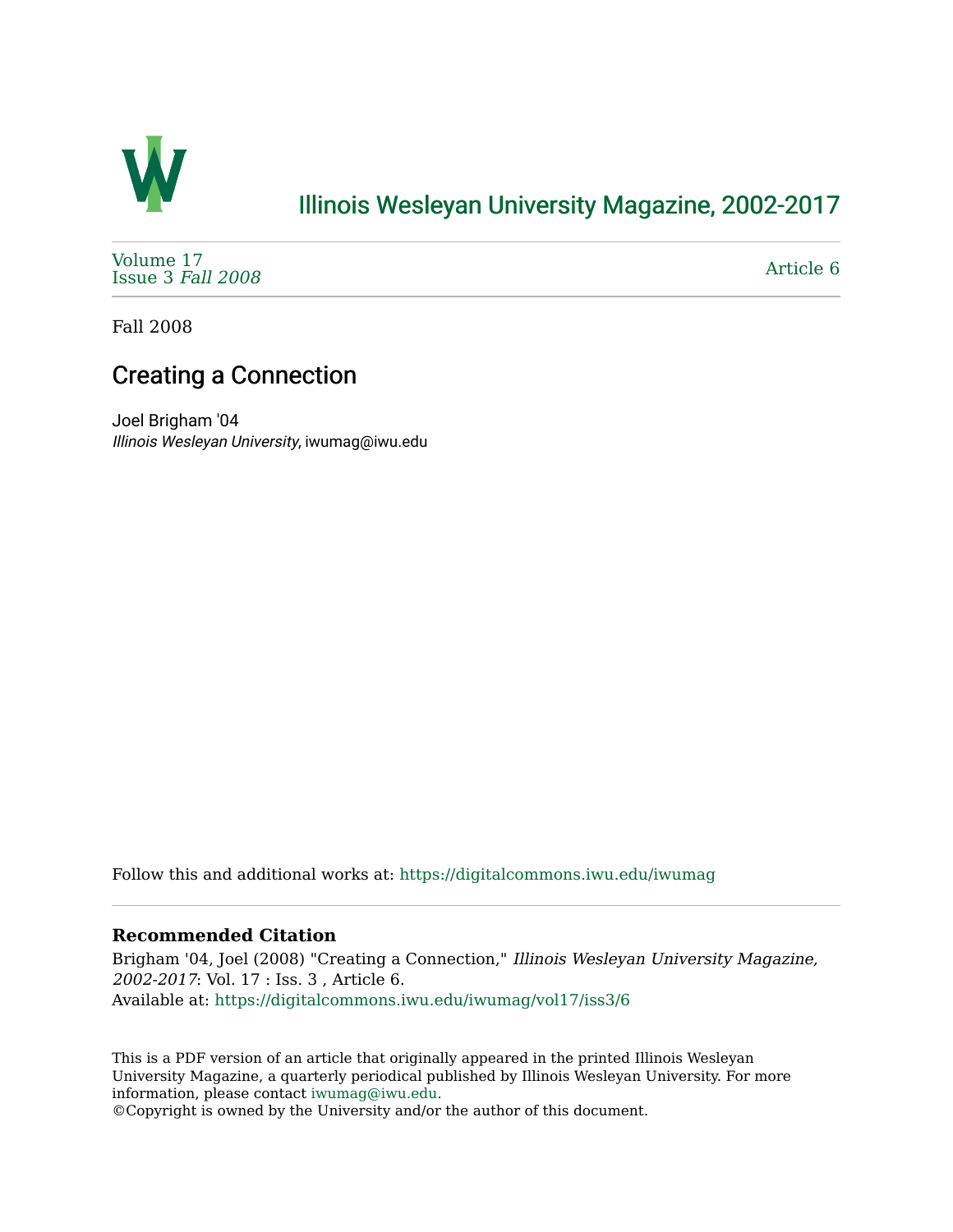# Creating a Connection

#### **Story by Joel Brigham '04**

### **From exhaustion to exhilaration, Collegiate Choir members touring Spain experienced the power of performance.**



**The group admired Spanish architecture as they traveled, including a church steeple in Valencia's Old Market area.**

The setting of the concert Illinois Wesleyan's Collegiate Choir gave in Barcelona, Spain, was breathtaking. But it wasn't the centuries-old Gothic cathedral that impressed choir member Bill Dwyer as much as the elderly woman who approached him, touching his hand.

"She said to me in Spanish, 'I can't understand a lot of what you're saying, but it's beautiful. I almost cried, it was so beautiful.' It was a powerful moment," Dwyer recalls.

Members of the 40-voice student choir were uplifted by many such moments during their two-week concert tour of Spain this past May. Led by J. Scott Ferguson, professor of music and director of choral activities at Illinois Wesleyan, it was the choir's third overseas trip in the past eight years, after tours of Italy in 2000 and Russia and the Baltic countries in 2004.

For students like Dwyer, a graduating senior, the Spain trip became a highlight of their Wesleyan experience. "Everything about this tour culminated my four years of hard work and dedication to this ensemble," he wrote at the conclusion of a journal he kept during his time in Spain. "It was the perfect way for me to say goodbye to the choir that I have been a part of for four years and to the University I have grown to cherish."

Their Spanish tour included eight concerts and stops in 10 cities. It was a grueling routine — but included plenty of traveling and sightseeing in between rehearsals and performances.

"I told the students to get ready for a completely different schedule," Ferguson says. "I told them to be ready to sing late at night without much food, to prepare for a number of acoustic environments, to be up till two or three in the morning, to have a day full of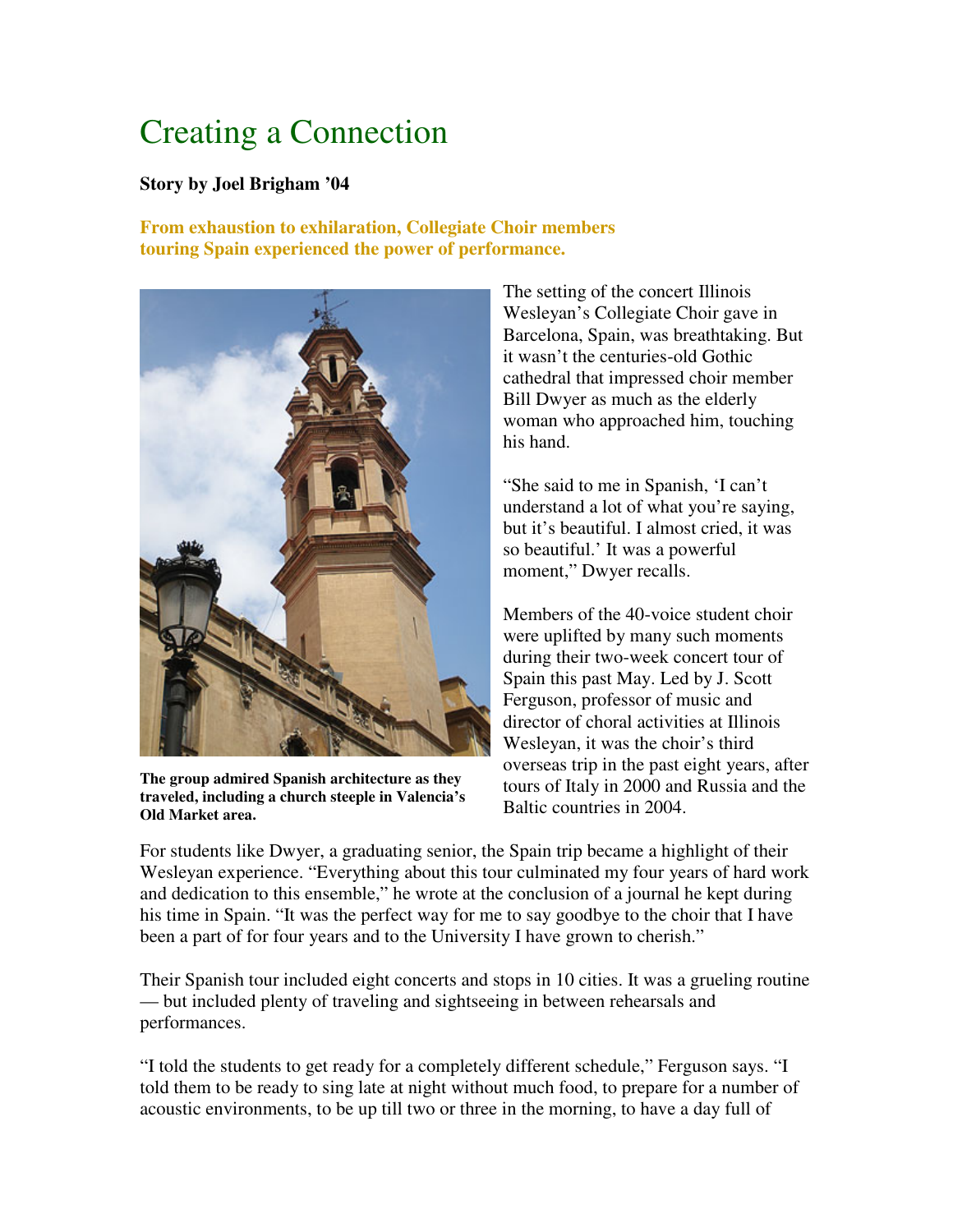activity and then sing at 10:30 at night, then drive an hour and a half to the next destination."

"But their stamina was phenomenal," he adds. "The program was demanding, and sometimes we didn't have an intermission. The Poulenc Lenten motets are gut-wrenching to sing, and usually we'd have an intermission after those pieces. To go on can be very taxing, but they did it."

The choir felt energized by the beauty of its performance venues. "It's an incredible thing to sing in a 14th-century Gothic cathedral," Ferguson says. "Our last concert was held in a church built in the 11th century."

For Sociology Professor Jim Sikora, listening to the choir's program was itself a sublime experience. "There were numerous times when my eyes would just tear up … they were so good." Sikora and his wife, Gwenn, served as chaperons for the choir, along with Professor of Hispanic Studies Mauricio Parra, who offered his skills to help translate and give cultural guidance. "We kept tabs on the students," Sikora says, "but more importantly, we just enjoyed their presence and performances."

Sikora was not alone in his appreciation of the choir's talent. "People in the audience



**A community choir joined with the students to perform in Seville.**

would remark, 'You sound like a European choir,'" he says. "Sometimes Scott would have to bring in three encore pieces because the audience just wanted more and more and more."

The performances also won great reviews in the cities where they played. A critic for the journal 7 Dies Actualitat de Vinaròs wrote that the Illinois Wesleyan choir presented "a concert of maximum and extraordinary quality, of flawless dimensions, astounding vocal technique, and clarity and wholeness of the thirty-nine voices. The highs and lows marked the height of perfection. The choir was in perfect harmony with the conductor, Scott Ferguson. The musical interpretation was done all by memory; there was a high level of connection between the director and all members of the choir. This was, without a doubt, the best choral performance in Vinaròs in the past 10 years."

Ferguson says of the reception his choir received, "It warms your heart because you're performing selflessly — you're not expecting anything in return. You share the music and the message of the music freely. And if it's done sincerely you can give with love and receive with love. It makes you feel good inside."